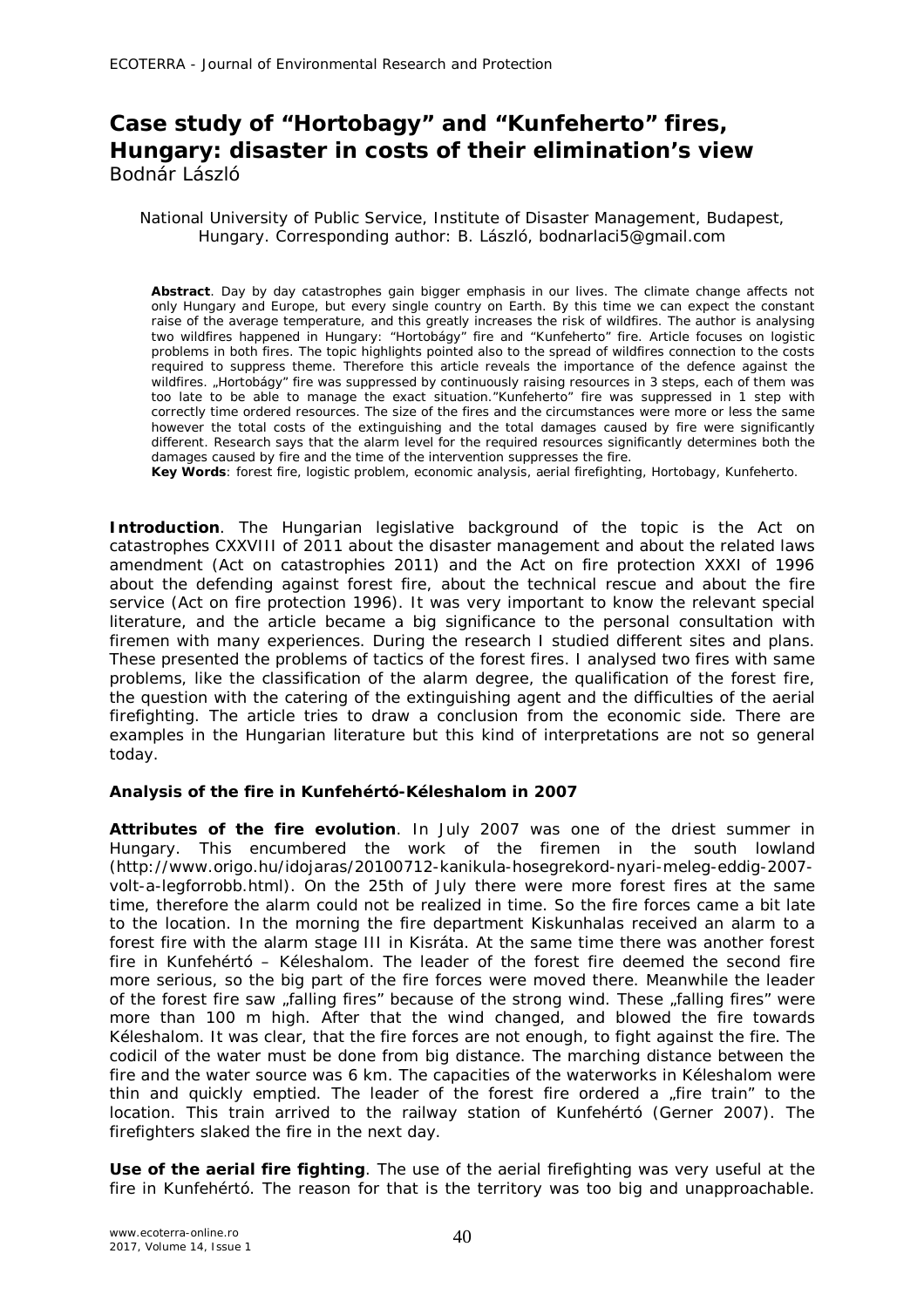This kind of firefighting with Bambi Buckets and outside tanks is not so typical in Hungary as against in western Europe (Bayerische Staatsregierung 2013; Bayerischen Staatsministerien 2013). The National Directorate General for Disaster Management of the Ministry of the Interior initiated collaboration with the experts of the Army. Therefore two helicopters type Mi-2 and Mi-8 arrived to assist against the fire. These helicopters worked with inside tank and also with attached outside tank method. The use of the aerial firefighting was studied in Hungary as well. The author mentioned some practical problems, during an intervention, and its difficulties were also shown in Kunfeherto – Keleshalom (Restas 2008). The intervention with airplanes was out of question, because of the few equipment and the lack of the infrastructure. The helicopters interfered in different ways.

The Mi-8 helicopters worked with hanged burden. They used a so called Bambi Bucket for this purpose. These tanks are fabricated in different sizes, from 270 litres to more than 9000 litres*.* The firemen filled the tanks from a nearby lake (Lake of Szásztelek). After that they deflated it from a high 80-100 metres (Farkas & Laczko 2007). The efficiency of the aerial firefighting is undoubted; still, several authors critique its current effectivity (Restas 2012).

The Mi-2 helicopters worked according to a new Hungarian method. The firemen made a rigid tank in the interior of the helicopter. They filled the tank with water. The capacity of the tank was 700-1000 litres. In average the machine transported 800 litres of water. The dumping was at the high 20-40 metres. The size of that was double big as the Bambi Bucket's (Farkas & Laczko 2007). This method is very new and effective, but some authors (Komjathy et al 2013) tagged that the experts are working for subsequent solutions.

Several forces had been working together to put an end to the spreading fire. The fire in Kunfehértó-Kéleshalom started up at the Kiskunság (this is a location in South Hungary) therefore the arrival for the fire brigades took a long time. The reason for that is the large distances between the towns. It can be 8-10 km. The fire implied high costs. The next topic is about the analysis of the costs.

*The fire costs in Kunfehértó.* I took account into the fuel costs, the cost of the dining, the cost of the aerial firefighting and the worth of the forest that burned down.

*The fuel costs.* The management took place in two divisions. The fuel costs of these two divisions were according to following.

1st Division:

Data from the first division:

- 8 water carriers;
- average consumption 20 L/100 km (for 1 carrier);
- marching distance: 6 km (between the fire and the water source);
- 1 fire engine can be uploaded 20 times a day;
- cost of the gas oil in 2007: 260 HUF/litre.

The marching distance for one carrier was together 240 km. It is calculated for 8 carriers 1920 km. The standing engine consumed gas oil as well, so I rounded it up to 2000 km. After the calculation we get that the fire engines consumed 400 litres daily. This is calculate with the gas oil price in 2007, means 104,000 in HUF (340 EUR).

2 nd Division:

In this division there were "only" 3 water carriers. The raw data are similar to those in the first divsion. It means that one water carrier runs 240 km in one day. Three water carriers run all in all 720 km  $(3 \times 240 \text{ km} = 720 \text{ km})$ . I rounded it up to 800 km. After the arithmetic calculation we get that the carriers consumed 160 liter daily. So it means a cost of 41.600 HUF (136 EUR). The two sum is together 104.000 HUF + 41.600 HUF = 145.600 HUF (476 EUR).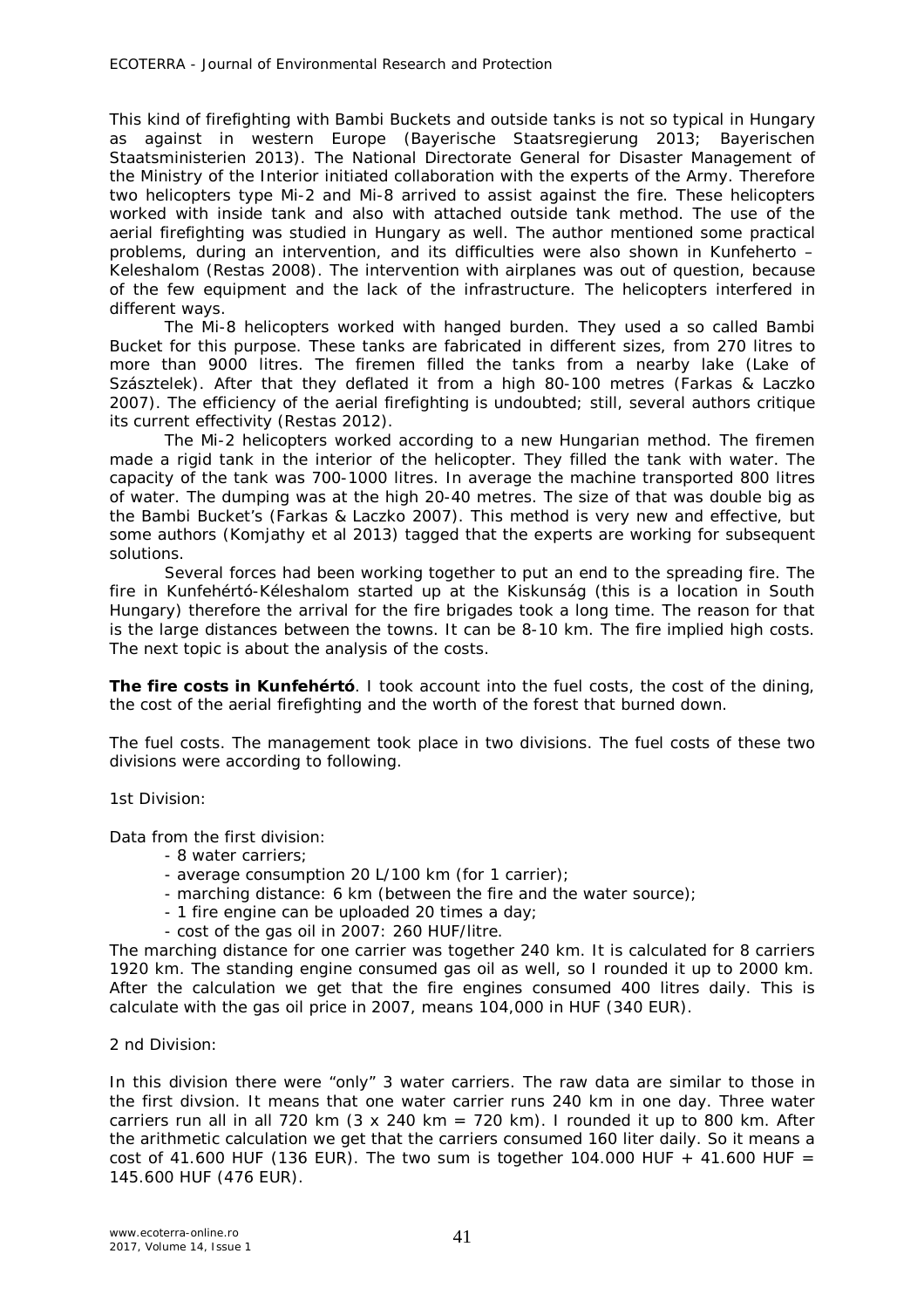*The cost of the dining.* The cold dining is more practical at a forest fire, than the warm dining. The reason for this is that the cold foods are cheaper, and they do not go sour at the summer hot days.

For 1 fireman I counted 4 litres of water, 0.5 kg bread and 200 g cold cuts. This costs 550 HUF together (290 HUF + 160 HUF + 100 HUF = 550 HUF). At the fire in Kunfehértó-Kéleshalom 121 man worked, so the total cost of the dining was 66.550 HUF  $(121 \times 550 \text{ HUF} = 66.500 \text{ HUF})$  (220 EUR).

*The cost of the aerial firefighting.* Helicopter type Mi-2 was used at the fire. The consume from the helicopter is 300 litres/hour. The estimated price for the kerosene is 400 HUF/litre in 2007. The Helicopter could make a turn just a little bit over 2 mins, despite this I count with the average time of 4 minutes. In Kunfehértó the helicopter landed 316 times, so the operating time was 1264 minutes, almost 21 hours. After the calculations, we get that the helicopter consumed 6300 litres of fuel. This roughly costs 2.520.000 HUF (8260 EUR).

*The worth of the burned forest area.* The estimated price for 1 hectare forest was roughly 300.000 EUR in 2007. The burned area was almost 2000 hectares. After the multiplication we get a cost from 600 million HUF (2,000 HUF x 300,000 HUF = 600,000,000 HUF) (1,967,213 EUR).

*The total costs.* After summing the cost of these items, we get the following values:

- fuel costs: 145,600 HUF;
- dining costs: 66,550 HUF;
- cost of the aerial firefighting: 2,520,000 HUF;
- worth of the burned forest area: cca. 600,000,000 HUF;
- total: 602,732,150 HUF (approximately 2,000,000 EUR).

So the costs were around 603 million HUF in Kunfehértó-Kéleshalom event. The list above shows that the largest part of the costs is the burned areas. The cost of the aerial firefighting is not negligible, even if it is only a fraction of the losses from the forest.

## **Analysis of the fire in the Hortobágy National Park (2002)**

**The progress of the fire**. The fire was on 27<sup>th</sup> of June in 2002. The fire generated at the operational area from the Püspökladány Professional Municipal Fire Brigade, northwest from Nádudvar, next to the farm Mihályhalma. The fire affected a total of 4,755 hectares, about 15 km long and 4 km wide in places. The signal about the fire was sent to the Fire Department Debrecen first, who transmitted it to the fire service of Püspökladány. The leader of the fire was the Ladány-24, who classified the fire on a lower level than necessary, although the experiences and the information from the previous years had been classified higher than alarm stage I. The next leader classified the fire immediately to emphasized III before his arriving, so this problem was solved early. The change was correct, because the fire grew up to 600 hectares. The fire spread rapidly due to the strong wind and their frequent change of direction. The affected area was dry grasses, and reeds, which are coupled with the hot and dry temperature, helped the spread of the fire. The increase in high alarm stage V took place late afternoon, when the fire brigade Ladány-24 took over the lead from Karcag 24 (Toth 2002).

It is a basic rule of the forest fire that the not clearly determined fires should determine a bigger level of the alarm, so we can avoid the large scale spread of the fire, because the alarmed staffs are enough to fight against the fire. With the graph we can see how it implemented the definition of alarm levels (Figure 1). The function of the graph increasing strictly, from the lower rating to the higher rating. It made the intervention difficult, because initially very low powers were alarmed to the fire. Ideally the fire is higher classified. So we get a function from the higher level to the lower. In this case the function is strictly decreasing. This function we can relate to the damage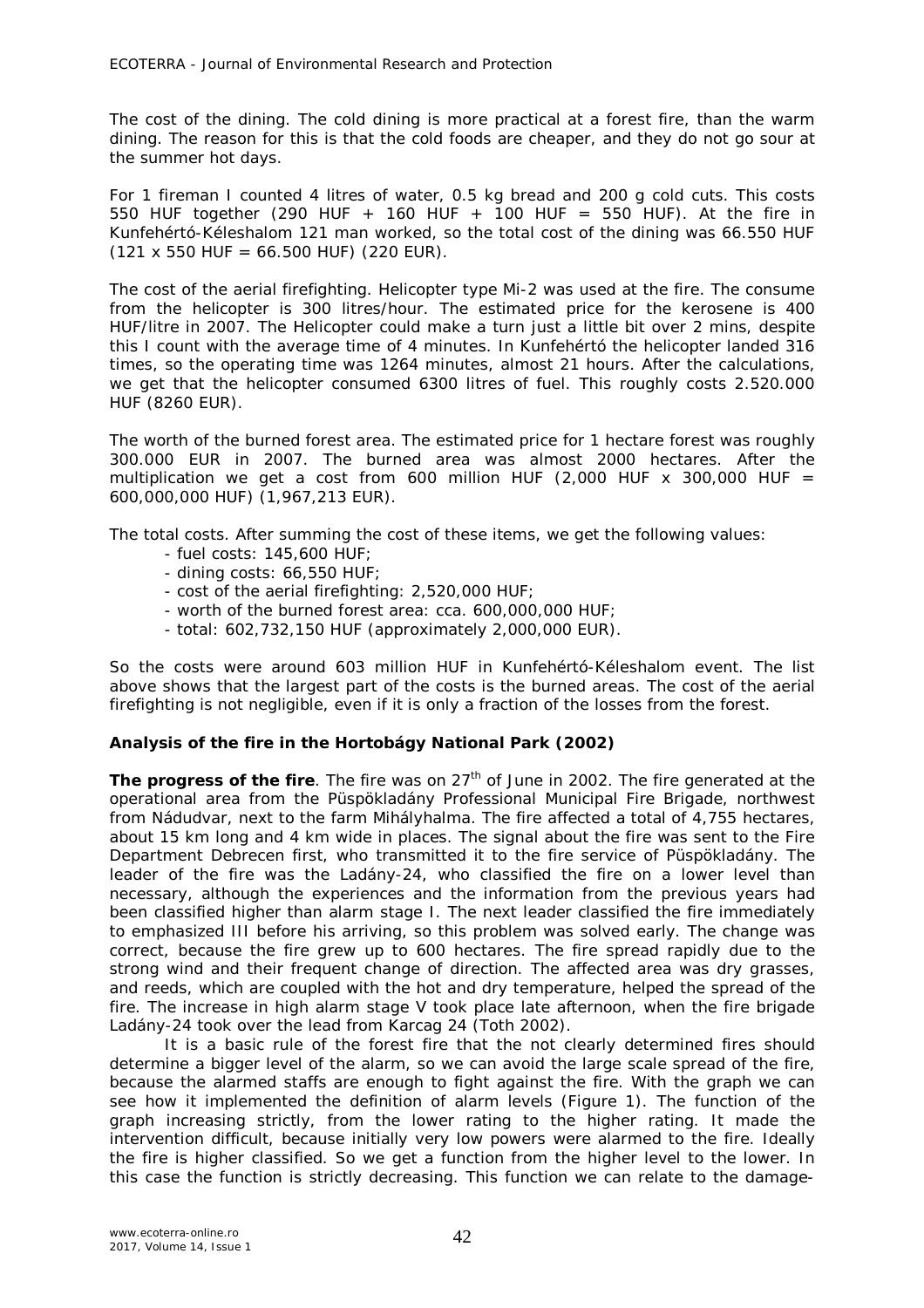time function, where the size of the alarm strictly defines the damage (Restas 2008). Nowadays we can make the classification easier by using drones for this purpose (Ollero et al 2006; Restas 2008.



Figure 1. Time graph of the fire alarm in Hortobágy.

In the Figure 2 we can see the location of the fire, the reach of the fire at the alarm stage III and V high priority. In the picture left we can see the location of the fire. In the middle we can see the reach of the fire at alarm stage III and on the right at alarm stage V.



Figure 2. The location of the fire, the reach of the fire at the alarm level III and V high priority.

The agent that was used against the fire was water. The fighting against the fire realized with rays from different sizes. Two helicopters type Mi-8 (http://www.kossuthcsepel.hu/bazis/27\_Helikopter%20Mi-8.jpg) helped as well. They used pulled down water curtains. The extinguishing agent had no intensity at the start of the fire fighting, because of the big location and the wind. Another problem was the lack of the forces by the reason of the bad alarm rating. These difficulties lead to the aerial firefighting, which proved to be effective.

These factors below made the efficiency possible:

- the optimal distance from a water source;
- the experience of the pilots, and their adaptation of the land;
- optimal weather conditions;
- direct information-line.

The aerial firefighting proved effective, this helped to make planning and firefighting easier in the future (Kunfehértó 2007) ) (Gerner 2007).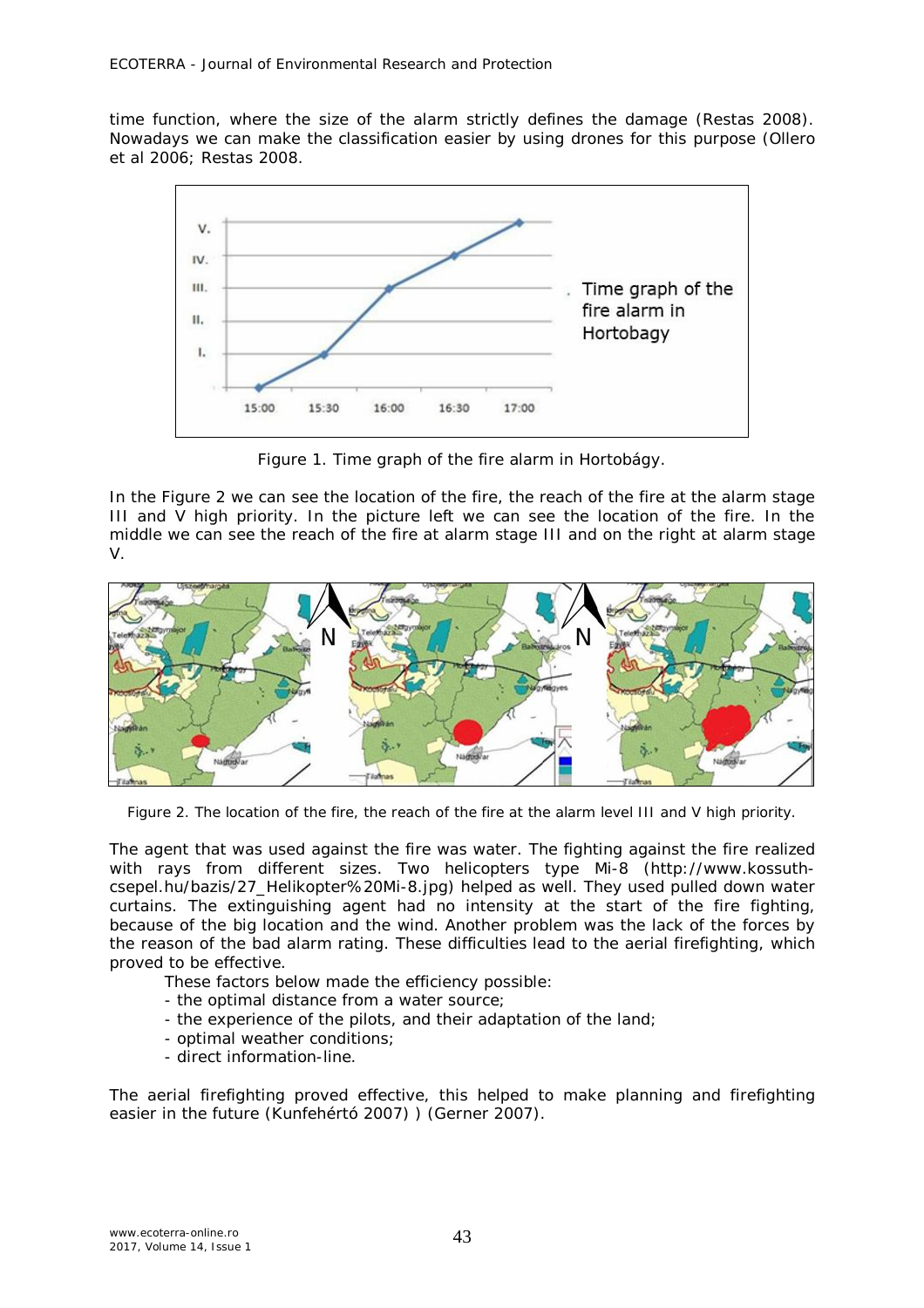*The fire costs in Hortobágy.* I took account into the fuel costs, the cost of the dining, the cost of the aerial firefighting and the worth of the forest that burned down, like at the other fire.

*Fuel costs.* Thirteen fire engines and 4 water carriers worked at the fire. The consumption for one fire engine is about 20 litres/100 km. The distance between the hydrants and the fire was 10 km. One water carrier turned 20 times daily, so it made 400 km (20 x 10 km back and forth = 400 km), I calculate with 4 carriers, it is 1600 km  $(4 \times 400 \text{ km} = 1600$ km). Because of the standing engine (passive engine work) consumption I rounded it up to 1700 km. After the calculations, I get, that the fire engines consumed 340 litres of gas oil. It is with the price of the gas oil in 2002 (gas oil in 2002: 193 HUF/litres http://www.origo.hu/gazdasag/hirek/20020128ujra.html) 65.620 HUF (215 EUR).

*Costs of the dining.* The dining was necessary at the fire in Hortobágy as well. The cold foods were preferred against the hot foods, because of the dog days. We supposed (like in Kunfehértó) that one fireman needs 4 litres of water, 0.5 kg bread and 200 g cold cuts. From these ingredients we can make sandwiches.

The number of the firemen was 44. For 1 fireman is the cost of 448 HUF (250  $+$ 120 + 75 = 445 HUF). It is calculate with 44 firemen 19.580 HUF (44 x 448 HUF = 19.580 HUF) (65 EUR).

*Costs of the aerial firefighting.* The average consumption of the helicopter type Mi-8 is about 900 litres/hour, and the price of the kerosene was about 300 HUF/litres in 2002. The helicopter took off 75 times. It can turn round in 10 minutes (Restas 2013). After the calculation I get an operating time about 12.5 hours for one helicopter. It is for two Mi-8 helicopters, 25 hours. So the consumption is 22,500 litres kerosene, which is calculated with the kerosene price from 2002 (300 HUF) is a cost from  $(25 \times 900 = 22,500)$ 6,750,000 HUF (22,130 EUR).

*The cost of the burned forest areas.* The extension of the burned areas was 4,700 ha (not forest). If we multiply it with 100,000 HUF (the price of 1 ha land in 2002 was about 100,000 HUF) we get a price from 474,500,000 HUF (4,700 x 100,000 = 470,000.000) (1,559,016 EUR).

*The total costs.* After summing the cost of these items, we get the following values:

- fuel costs: 65,620 HUF;
- dining costs: 19,580 HUF;
- cost of the aerial firefighting: 6,750,000 HUF;
- worth of the burned forest areas: about 470,000,000 HUF;
- total: 476,835,200 HUF (more than 1,500,000 EUR).

Based on the costs above, the cost of the fire in the Hortobágy National Park was more than 482 million HUF. At the two fires the biggest cost was the worth of the burned area. The cost of the aerial firefighting was huge as well, but it is more cheaper than the conventional firefighting. If we use the aerial firefighting we can save areas from the fire. So the costs of the firefighting will be a little bit more, but the worth of the burned areas will be much lower. So we can save money.

Both of the fires apply that point of the costs is the primary criterion of efficiency necessary. The point of that is that manpower, the tools, and the fighting costs must be less than the saved values in the economy. Otherwise, the firefighting is in the point of the economy, uneconomic (Restas 2008, 2012).

**Comparison of the two fires**. Finally I would like to compare the two fires in tabular form. For this I collected opinions and experiences from the firemen, who participated in the firefighting (Table 1).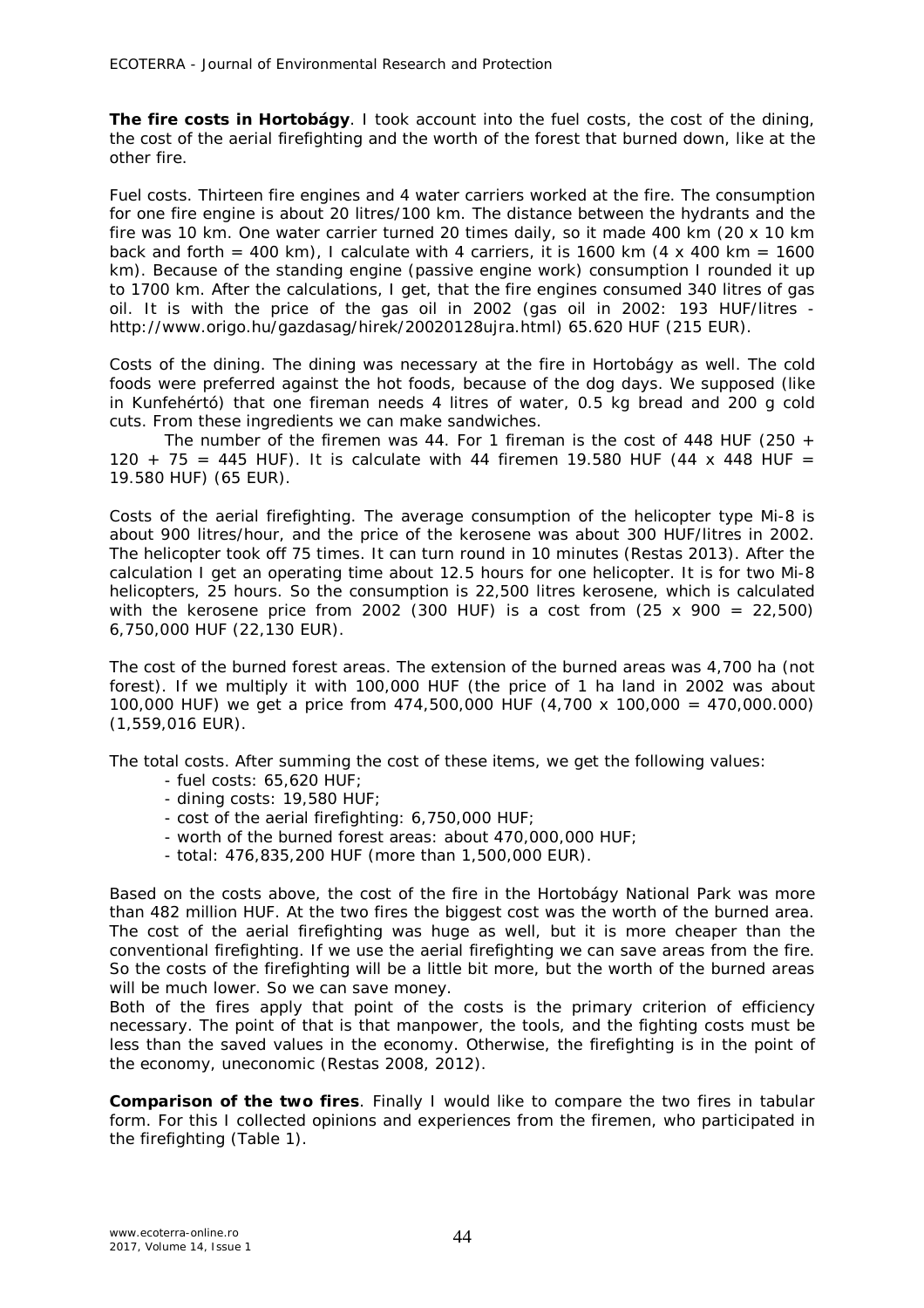Comparison of the fire in Kunfehértó-Kéleshalom (2007) and in the Hortobágy National Park (2002)

| <b>Emerging issues</b>        | Hortobágy (2002)                                                                                                                                  | Kunfehértó (2007)                                                               | $+/-$        |
|-------------------------------|---------------------------------------------------------------------------------------------------------------------------------------------------|---------------------------------------------------------------------------------|--------------|
| The burning material          | Mostly grassy area                                                                                                                                | Mostly wooded area                                                              | $\circ$      |
| Classification of the<br>fire | Problem of the fire<br>classification, three steps to<br>reach the emphasized V<br>qualification. First I, than II<br>after that V high priority. | The classification of the<br>fire was smooth                                    | $\mathrm{+}$ |
| Agent supply                  | Transport of the water from<br>distant water source, plus<br>extra water spaces (Lake of<br>Szásztelek)                                           | Using water transport from<br>distant source, and the<br>help of the fire train | ∩            |
| Aerial forest fighting        | Helicopters Mi-8 using water<br>curtain                                                                                                           | Helicopter Type Mi-2 and<br>Mi-8, using internal and<br>external tank method    | $^{+}$       |
| Total costs                   | $>$ 482 million HUF                                                                                                                               | $> 602$ million HUF                                                             |              |

 $*$  and  $*$  –" mean the first intervention was in 2002, the second in 2007. I put  $*$  +" where the intervention was better in 2007 than in 2002.

The summary chart shows that the exercise of the leader of the forest fire is very difficult. The burned areas are very huge, so every minute of the delay cause huge damages. The leader of the forest fire must make important decisions in short time, so they must have experience. That is why it is very important to analyse previous fires, so the leaders evolve abilities that will help them to take quick and right decisions (Restas 2013).

There were same difficulties and differences in connection with the two fires. There was a problem with the classification at the fire in Hortobágy. The alarm stage V was reached in 3 steps. It means here were not enough forces at the fire. In Kunfehértó was the classification smoot. The firemen worked more efficient, than in Hortobágy (Toth 2002).

Helicopters Mi-8 used water curtain at the fire in Hortobágy. The helicopters type Mi-2 used internal and also external tank method. This was more efficient.

All in all the firefighting was more efficient in Kunfehértó, but the costs are here higher. But in proportion it is lower, than in Hortobágy. The costs were very different in the year 2002 and 5 years later.

### **References**

2011. évi CXXVIII. tv a katasztrófavédelemről és a hozzá kapcsolódó egyes törvények módosításáról. (Act on catastrophies).

- 1996. évi XXXI. törvény a tűz elleni védekezésről, a műszaki mentésről és a tűzoltóságról. (Act on the fire protection).
- Bayerischen Staatsministerien, 2013 Richtlinie zur Waldbrandabwehr. München: Bayerische Staatsministerien für Ernährung, Landwirtschaft und Forsten und des Innern.

Bayerische Staatsregierung, 2013 Richtlinie für die Zusammenarbeit von Feuerwehr und Luftfahrzeugbetreibern in Bayern. München. Bayerische Staatsregierung.

- Farkas S., Laczkó Z., 2007 Tanulmány a Bács-Kiskun megyében 2007. július hónapban bekövetkezett erdőtüzekről; Tanulmány. BM Országos Katasztrófavédelmi Főigazgatóság, Budapest.
- Gerner J., 2007 Összefoglaló a 2007. Július 25-30 közötti időszakban bekövetkezett Kéleshalom - Kunfehértó, és a Kiskunhalas - Imrehegy közötti Kakas-hegyi V-ös kiemelt erdőtüzekről (Szerzői kézirat).